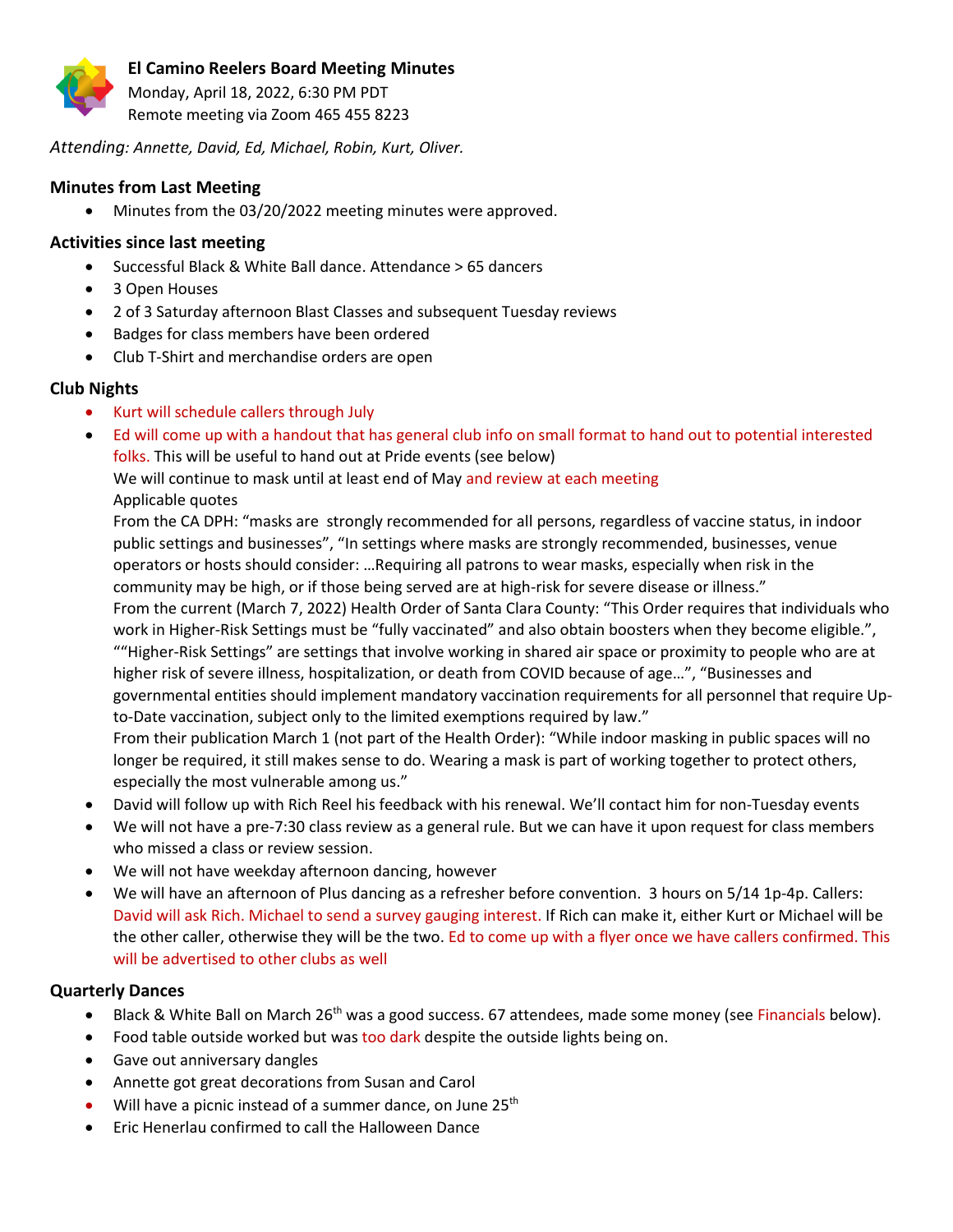# **Beginner Classes / Open House**

- Second and third Open Houses (3/22 and 3/29) had a great turn-out
- We had six students at first class (Jeff, Patty, Renée, Sabra, Rob, Ron), five (+ Dawn) showed up first review Tuesday, three second week (Rob and Jeff could not come, Sabra was MiA)
- Things that worked in terms of recruiting, and thos that didn't:
	- o Nextdoor and Palo Alto weekly, and word of mouth worked
	- o Though there was response on Meetup, no-one showed up
	- o Los Altos had success with Palo Alto Daily Post
- What did we not do (enough) of, if any? Paid ad in papers
- Up-to-date vaccination (incl. booster) required, masks still required
- Church has been reserved to have Violet Class: SSD-50 Level 1 Blast classes on April 2, 16, 30. 1:00-5:00
- All dates have been confirmed by the Church in e-mails to Eric and Annette
- Michael sent out a call for Angels after the last Open House. Had a good turn-out (enough for 2 squares+), but with six class members we can always use more. April 16 had 3 squares, also due to a family of 5 attending.
- \$125 for Student, free for Angels
- Class fee includes all review and club nights until convention Should we advertise future classes as "FREE"? (includes 8 Club Night review sessions – a \$80 value; Membership for the current year – up to a \$50 value; and club badge, a \$15 value)
- Club nights will have new format once class started: 7:00 Advanced, 7:30-9:00 Class-level review, 9:00-9:30 Plus. For now, we will have a short star tip in the middle of SSD, to be revisited after class is over, and depending on the success of the Saturday afternoon.
- It was decided that class members will get badges at graduation. Ed has asked what info they want on theirs, and placed the order
- When is our next SSD Class? We will schedule Open Houses for June 21 and July 12 What about an SSD-to- Plus follow-up class later in the year?

### **Community Events**

- Some public celebrations and community events have started up again after the re-opening of California.
- San Mateo County Pride 6/11 we applied for table and to dance at stage. Ed will fill out the form. There are limited tables available. Deadline to apply is 4/24. Carol is communicating with them
- Family Pride Day at San Mateo County Fair on 06/05. Ed to talk to Kerry McArdle, Coordinator, to see if we can still participate. If yes, he will fill out the Google-Form application. Offered us time on the stage and a free booth.
- Need callers, staff for the tables. Kurt won't be available 6/5, but on 6/11. Michael is available on both dates. David will reach out to Rich. Ed to reach out to members get tables staffed
- From Monica Pelayo Loc[k mpelayolock@historysanjose.org:](mailto:mpelayolock@historysanjose.org) We would like to invite you to perform/get people dancing out our closing event on June 5th. (Closing of Coming Out Exhibit at History Park). This will be outdoors outside the Pacific Hotel on pavement, podium and speaker system provided, masking highly recommended, but not required, 1:45-2:15 pm. We can have a booth 12:30-3:30, or leave flyers at a community organization's booth with their permission. This is unfortunately in direct conflict with the San Mateo County Fair, so we will decline this unless we can't make the Fair happen anymore

### **Membership**

- We should change the Bylaws to replace Mainstream with SSD 50, especially where Full Membership is concerned. Also, there is no more Mainstream dancing at convention, it's been replaced with SSD. So far, Bylaw changes were made in connection with the Board elections since they require the same effort. Amendments need to be approved by 2/3 of the votes
- Eric has proposed that we use the IAGSDC club retention program by All Join Hands to propose they pay for the initial set of anniversary bars. Eric has applied, and the application was confirmed as being received.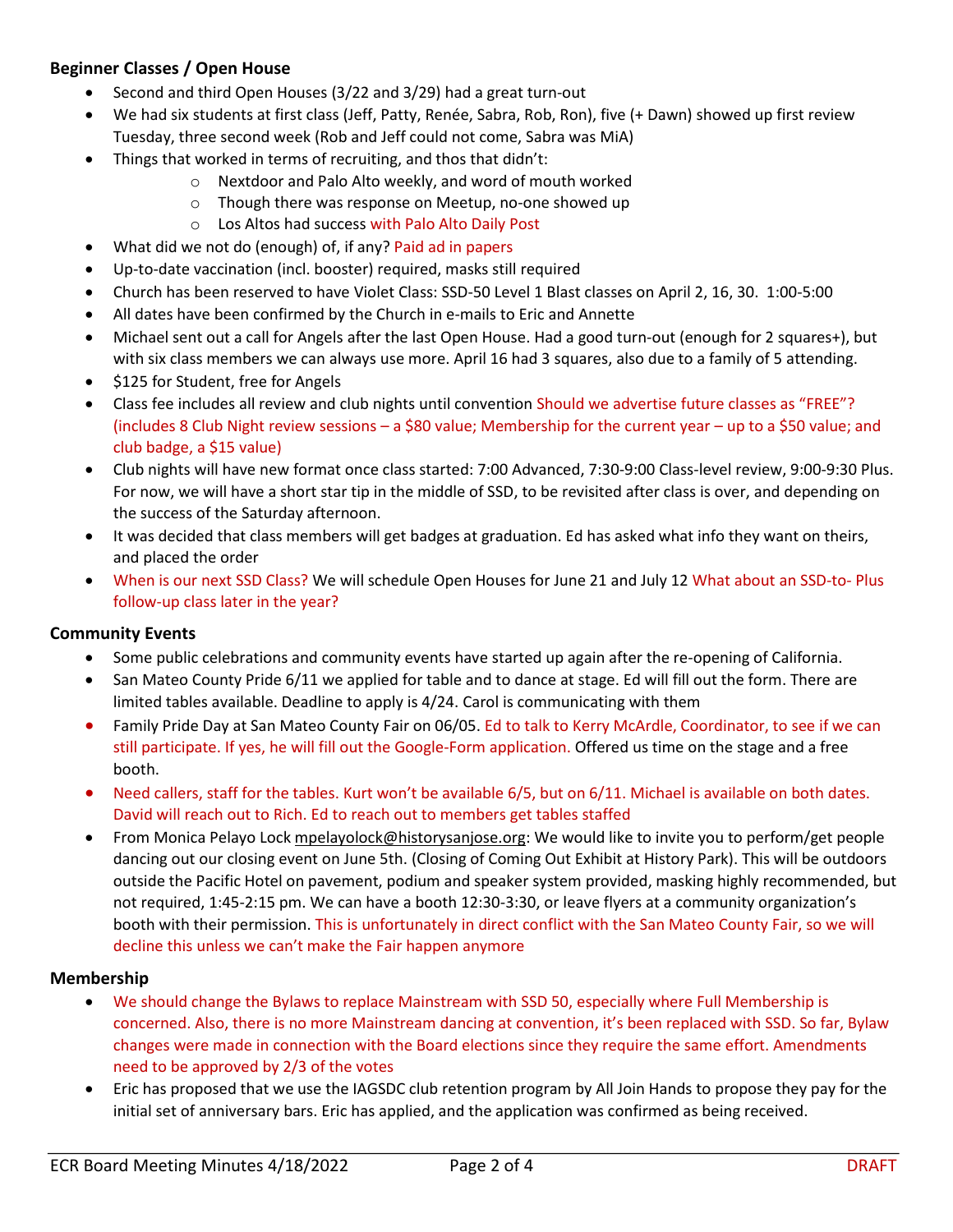• We have 11 5-year, 13 10-year, 9 15-year, 8 20-year, 7 25-year, 5 30-year, and 3 35-year bars left, in the locker in the back of the church. Also ordered 5 40-year bars. When will we hand them out?

## **Financials**

- Vic Ceder dance: Net: \$26.50
- From the attendance, this was a successful dance. Looking at past pre-Covid dances, 50/50 was a major contributor to the bottom line, bringing in anywhere from \$65 to \$155. Even with that, we lost money at some dances. Net results were anywhere from \$-321 to \$556. We need volunteers to do 50/50 at our dances
- Tuesday Club Nights: Still losing money weekly, but not unsustainably.
- All Join Hands is possibly offering \$500 to clubs for outreach in addition to a grant for club development if starting a new class. Ed to apply for that.

Here's all you have to do:

(1) Go to iagsdc.org and log in as a member; the log in is key to accessing the application materials; and then go to

### (2[\) https://iagsdc.org/club\\_dev/add](https://iagsdc.org/club_dev/add)

There you will find the instructions and the online application form to fill out for your club.

### **Board / General Meeting**

- New Board has Annette, David, Ed, Michael, Robin, Oliver
- Eric handed over responsibilities
	- o Get mail: Annette needs to get the keys from Eric
	- o Contact with Stan (church): Annette
	- o Schedule zoom meetings: Oliver
	- o Weekly e-mail Sundays: Michael
	- o Meetup posts: Robin
	- o IAGSDC Delegates meeting Alternate: Michael (delegate: Craig)
	- o CC charged for Meetup and Zoom: Ed
	- o President: Michael
	- o Nextdoor: David, etc.
	- o Instagram/Twitter: Eric
	- o Surveys: Michael
- Michael has updated the IADSDC website with the current board officers.

### **Other dancing**

Venue

- Billy de Frank has started to have some in-person events again. Do we want to reach out to BdF, or wait until we started up Fun Nights
- Eric picked up keys for St. Andrews and has made 3 copies. David, Eric, Ed, and Oliver have keys. Kurt got a key from Stan*. Eric will pass his keys on to Annette.*

### Picnic

- Will do it instead of potlucks while St. Andrews kitchen is unavailable and sharing of food is unadvised due to Covid, weather permitting
- Will ask Rich Reel to be part of the next picnic caller roster.
- Next picnic is June 25 in lieu of a summer dance. . Robles park, picnic 1:30, Dancing 2-4 All club callers invited. Levels called depends on attendees. Need a flyer to advertise, post on calendars

### Fun Nights

• Currently on hold. Doing a couple of Open Houses pre- class begin.